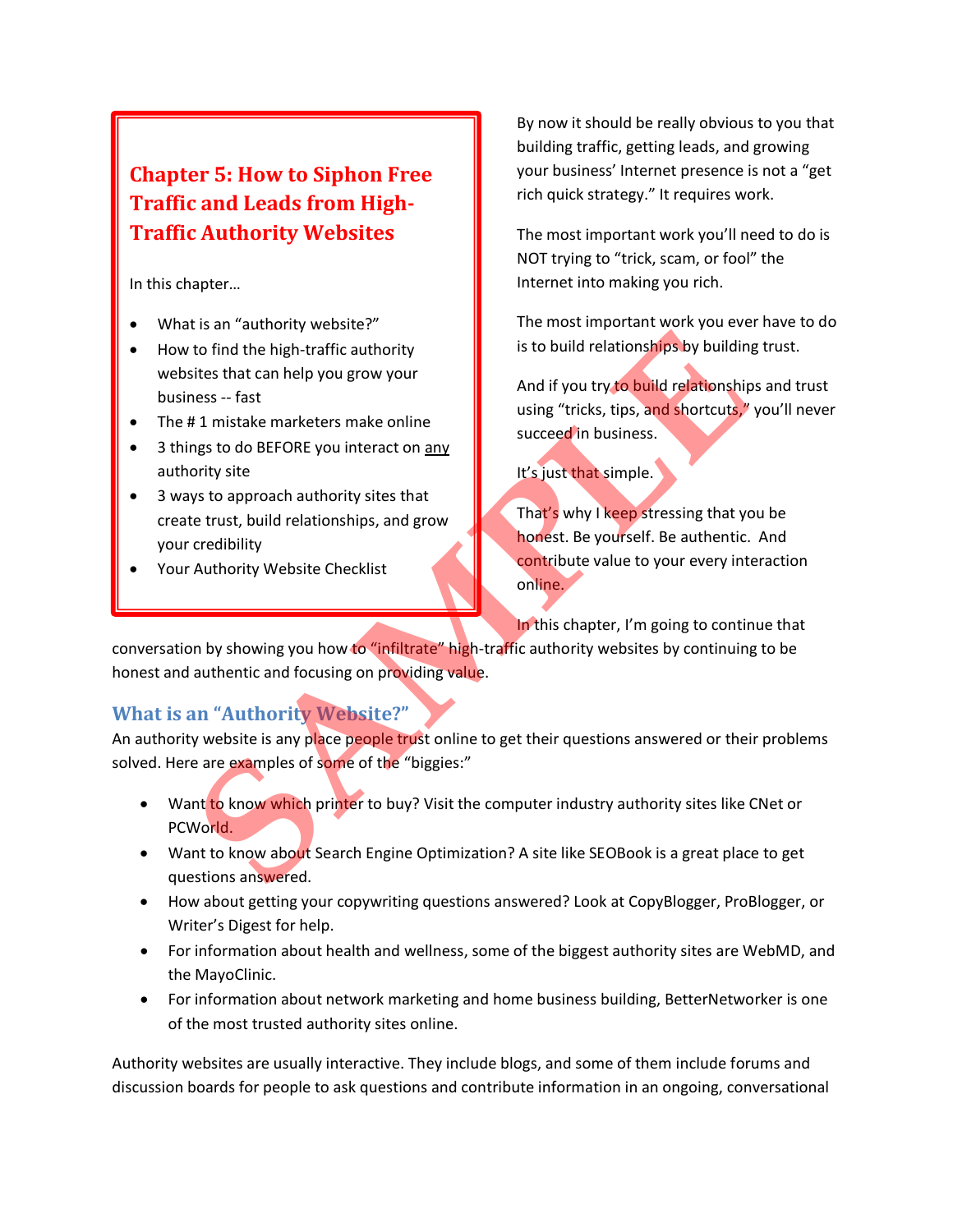way. And each blog, forum, discussion board is a community of people with its own look and feel and culture, its own "rules of engagement," and its own personality.

You've heard the expression, "It's not WHAT you know -- it's WHO you know." I'm going to go one step further and say it's also "WHO knows YOU, and do they recommend you?"

Authority websites can be a great way for you to expand your "circle of influence" so that more people know you, like you, and trust you. Over time, your relationships with authority sites will definitely help you promote your business, drive traffic, and create leads. In other words, you've got more people who know you and can recommend you.

Once you get accepted as part of the community of an authority website, it's like you've got their endorsement. And that's huge. You can leverage that relationship to get page views, click-throughs, and valuable backlinks that prove to Google you're a real person with real content and real value.

But you've got to approach them and participate in just the right way. Remember? It's all about creating trust and building relationships.

It's also about **doing your research to find the authority sites and online communities that are the best fit for your business and your niche**. And trust me, your average marketer won't even bother to do this part.

# **How to Find the Best High-Traffic Authority Websites to Help You Grow Your Business – Fast**

Your average Jumla Juice marketer is going to try to short cut this process. He'll scratch his head for a few minutes, go to Google and type in "blogs about the Jumla fruit" and find next to nothing. Then he might search for "blogs about network marketing," or worse, "mlm blogs." All he'll find is page after page of spam (I'll explain why in an upcoming rant a little later). Then he'll give up. et accepted as part of the community of an authority website, it's like you've got<br>the And that's huge. You can leverage that relationship to get page views, dick-the<br>klinks that prove to Google you're a real person with r

That's because the average Jumla Juice marketer doesn't have a clue about how to find the authority sites, blogs and forums that are the best fit for him. And he doesn't want to do the work necessary to build relationships.

Guess what. That's great news for you!

I'm going to share a secret source here that most marketers don't even know exists. It's the "mother lode" of information about blogs. Using this source, you can create a list of 25 authority sites to work with in less than a couple of hours. Then all you have to do is approach them with a plan.

Here's exactly how to find the best authority sites for your niche:

1. **Think of 5 topics or subjects that are related to your business and write them down.**  Try to think beyond the obvious…outside the box. You're looking for subject areas that overlap with your product or service.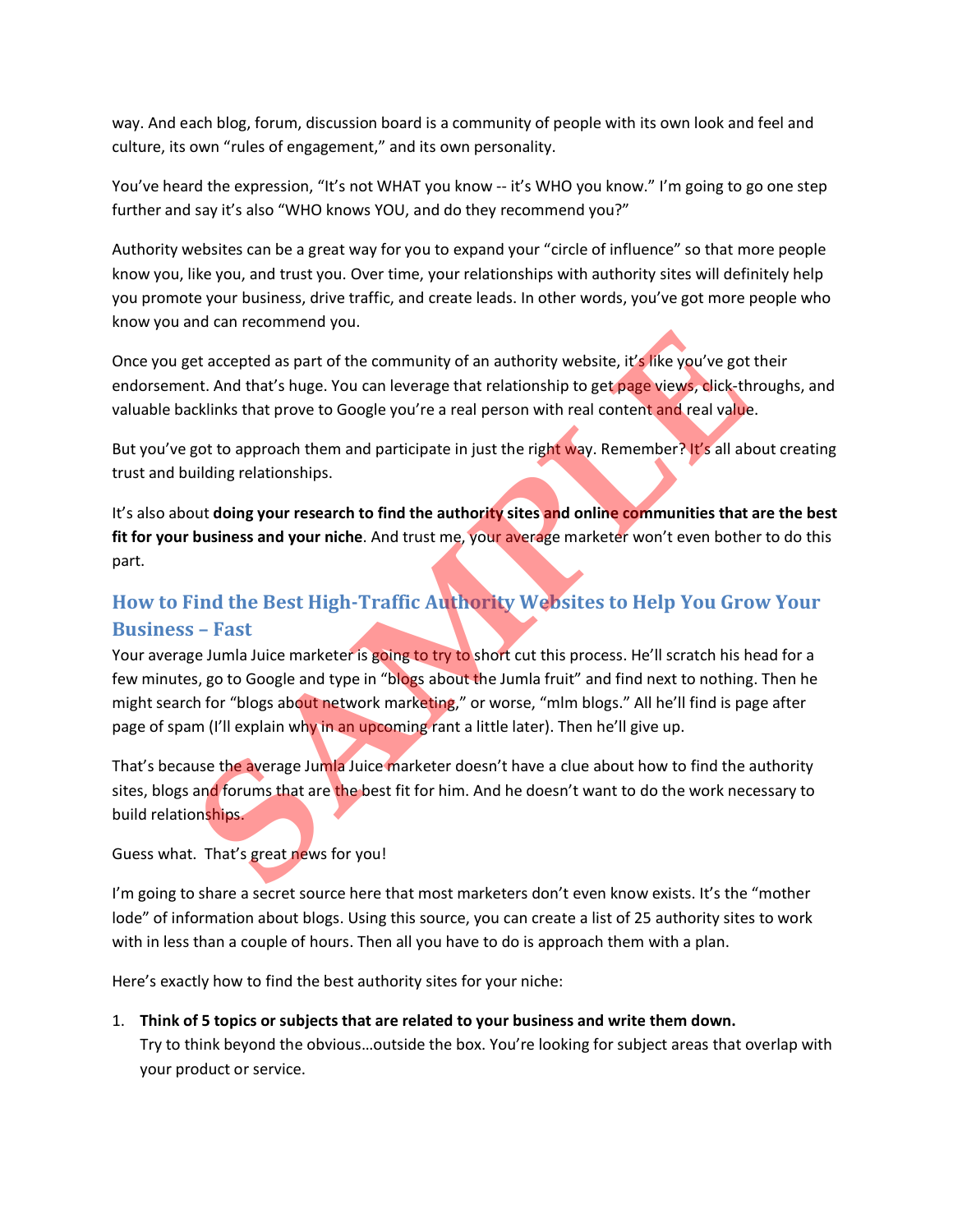## **JUMLA JUICE EXAMPLE**

For Jumla Juice, for example, we might list topics like "aging; weight loss; natural health; and of course, marketing and home-based business."

### 2. **Now visit AllTop, the go-to source online for information about blogs.**

In the search box, type in one of your topics or subjects. Our Jumla Juice topic "natural health" is going to reveal a list of dozens, if not hundreds of websites and blogs focused on natural health. Now don't get too excited…you've got do some detective work first.

### **3. Go through the results and pay a quick visit to each website.**

What you want to look for is the size of their list. Some of the bigger sites will proudly post their number of subscribers or Twitter followers or Facebook "likes" and "shares." But for others, you might need to dig a little. Use Alexa to see if you can figure out their traffic. Any site with 5-10,000 subscribers is a good place to start. sit <u>AllTop</u>, the go-to source online for information about blogs.<br>
earch box, type in one of your topics or subjects. Our Jumla Juice copic "natural<br>
or eveal a list of dozens, if not hundreds of websites and blogs focuse

#### **4. Look at how many comments and shares they get on their blog posts**

This is the key to finding out how engaged this website is with its readers. If the average article only gets 1 or 2 comments (or worse, zero), scratch the site off your list. It means there's very little "conversation" going on here.

You're looking for sites that engage their readers and visitors. If you find that they get comments on almost every post, and those comments are responded to by the site owner on a regular basis, add this site to your target list. It's a trusted site, has loyal followers, and has ongoing interaction.

#### **5. Compile a list of 5 target sites for each of your related topics or subjects.**

Once you have identified a site with moderate traffic or subscribers (5-10,000) and active commenting, sharing, and liking, add it to your list. Your goal is to create 5 possible blogs or websites for each related topic.

If you're new at this, it might not be reasonable to aim for the huge sites (like CNet or CopyBlogger or WebMD right at first). That's why I'm recommending you start with medium-sized sites for your list…then aim higher as you get results.

Once you've done this research, you'll have a target list of 25 trusted "authority sites" where you can start developing relationships and contributing value. Then your job is to work with them one or two at a time to begin relationship building and providing value to make yourself known.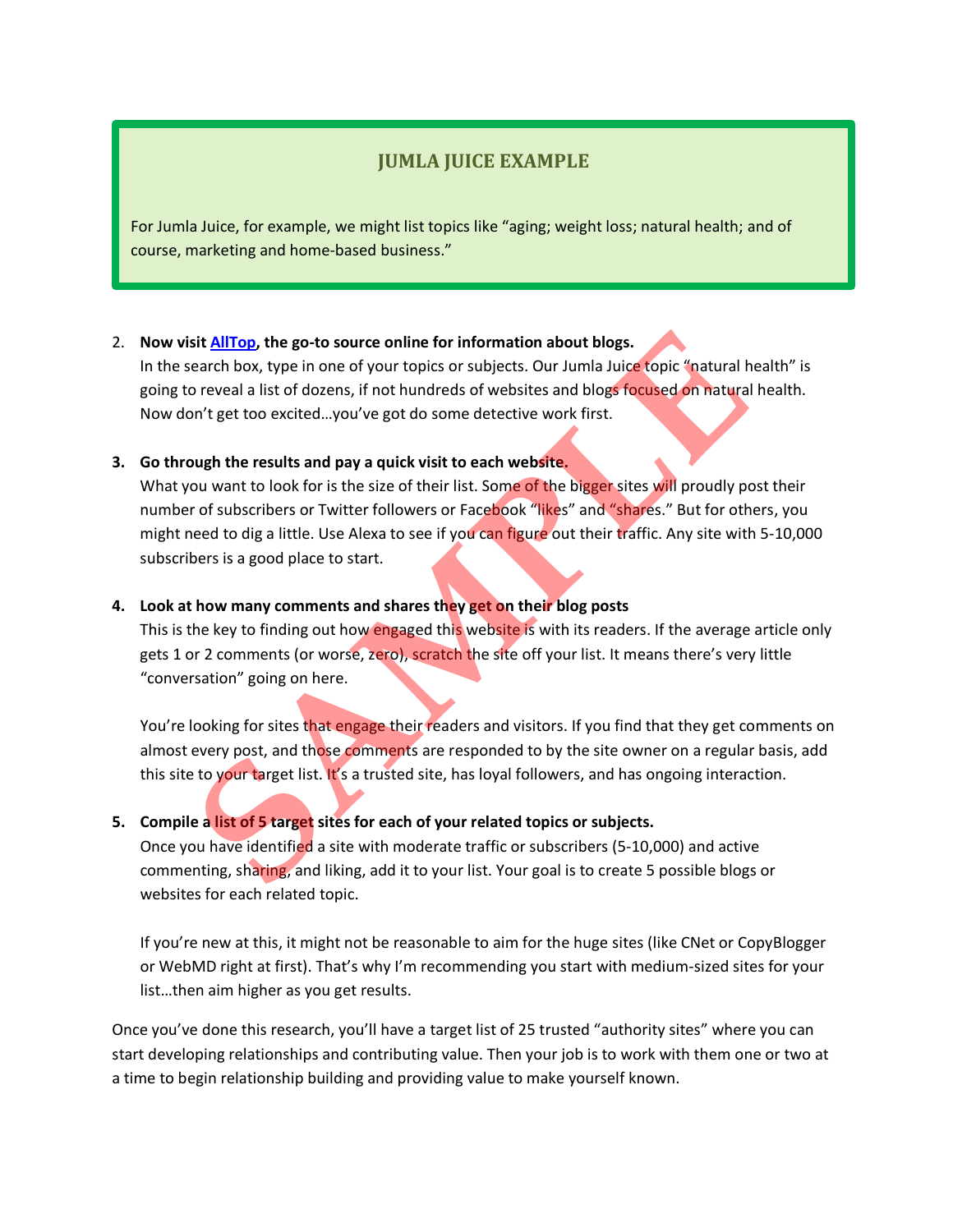**Don't skip this step.** There are dozens…hundreds…of success stories from people who have used this exact approach. Why not aim at becoming one of them?

Now that you've got your list of 25 authority sites, it's time to figure out how to approach them for maximum positive impact.

## **The # 1 Mistake Marketers Make Online**

Before we talk about approaching your target list of authority sites, let me rant for a minute and show you the number one thing **NOT** to do online.

I'm sure if you've spent any time at all in online forums or reviewed blogs that aren't very good at filtering their comments, you've seen stuff like this in people's signature lines:

# **"MAKE MONEY FAST SELLING JUMLA JUICE!!! CONTACT ME TODAY"**

Hot new MLM growing like crazy…get in on the ground floor!!!

JOIN MY DOWNLINE RIGHT NOW by clicking here:

**http://www.make-a-zillion-dollars-overnight-in-mlm.com**

**See you at the TOP!!!**

**Des P. Ration, Jumla Juice Distributor**

I've seen junk like that in more places than I can tell you. And probably so have you. On news sites. Political blogs. Financial blogs.

It's that kind of stupid, pointless, childish nonsense that has given network marketing such a bad name. It's aggressive. It's desperate. It's slimy. It's lazy. It's SPAM. And you know what? mber one thing NOT to do online.<br>
You've spent any time at all in online forums or reviewed blogs that aren't very go<br>
Fir comments, you've seen stuff like this in people's signature lines:<br> **SAKE MONEY FAST SELLING JUMLA** 

### **It doesn't work. Ever.**

It's the kind of stupid approach that will get you kicked off of any respectable authority site faster than you can say "ban hammer." And it's the kind of stuff that has caused the search engines to literally slam the door shut on anything having to do with "mlm," "network marketing," and "multi-level marketing."

In reality, a few rotten apples HAVE spoiled the online barrel.

Okay, now that I got that off my chest, I hope I have your attention. ;D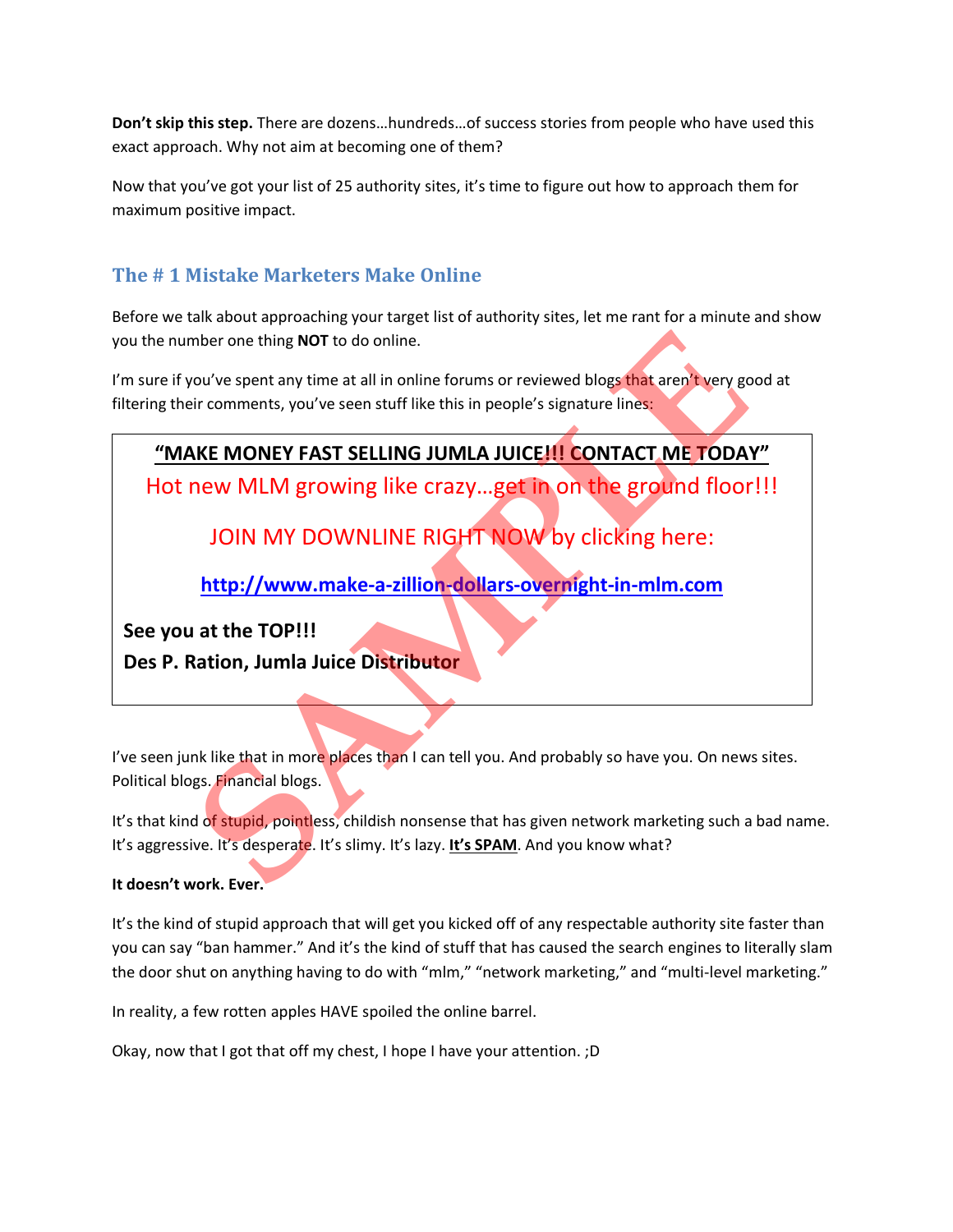Look. If you want to "infiltrate" the key players and high-rollers in your niche or chosen topic area, you have to play like a grownup. That means you have to be respectful. Polite. Smart. And use your "indoor voice."

## **3 Things to Do BEFORE You Interact on Any Authority Site**

Now that you have a list of 25 possible authority sites to participate in, there are a few things you're going to want to do before you jump into the conversation. And there really are no shortcuts here.

### 1. **"Lurk" with a purpose.**

"Lurking" is like online eavesdropping. You just sit in the background and watch how conversations work on your chosen site. Your purpose is to gather information about

- the site itself
- the key players who participate most in the comments and conversations
- the site owner and how often they jump in and respond to comments
- the "feel" of the way they talk to and interact with each other (Are they formal? Funny? Sarcastic? Do they swear? Are they supportive? Friendly? Do they talk politics? Use real names? You get the idea.)
- the hidden rules of the "culture" about signature lines, links, and recommendations
- what people are talking about problems, issues, fears, desires, and the solutions they're looking for
- what kinds of articles or blog posts are written, and which ones generate the most comments, likes and shares (a tip is to look for a "most popular posts" section and analyze what's there)
- does the site accept "guest posts?"

After you've lurked for a while and gathered all the intelligence you can, do one more thing.

### **2. Create a signature line and/or profile for each site that follows the rules about "how things are done" on that particular site**

Here's a basic fact of human nature: people tend to trust and hang out with other people like themselves. That's why it's important for you to follow the rules and manners of your target site until they get to know and trust you, instead of "belly-flopping" onto the site and embarrassing yourself – or worse. **Show that the consideration and participates** and the studies. That is why it's underturnation and transmission and the studies of the team of the studies of the team of the studies of the studies of the studies of the wa

If you see links and gravatars in signatures, go ahead and include them in yours. If people recommend links in their comments, go ahead and recommend links. And if they share social media links, go ahead and include yours. Remember – "when in Rome, do like the Romans."

### **3. If the site has rules or "terms of service," make sure to at least read them.**

That way, you can understand the group's culture and rules of behavior and "fit in" right from the start.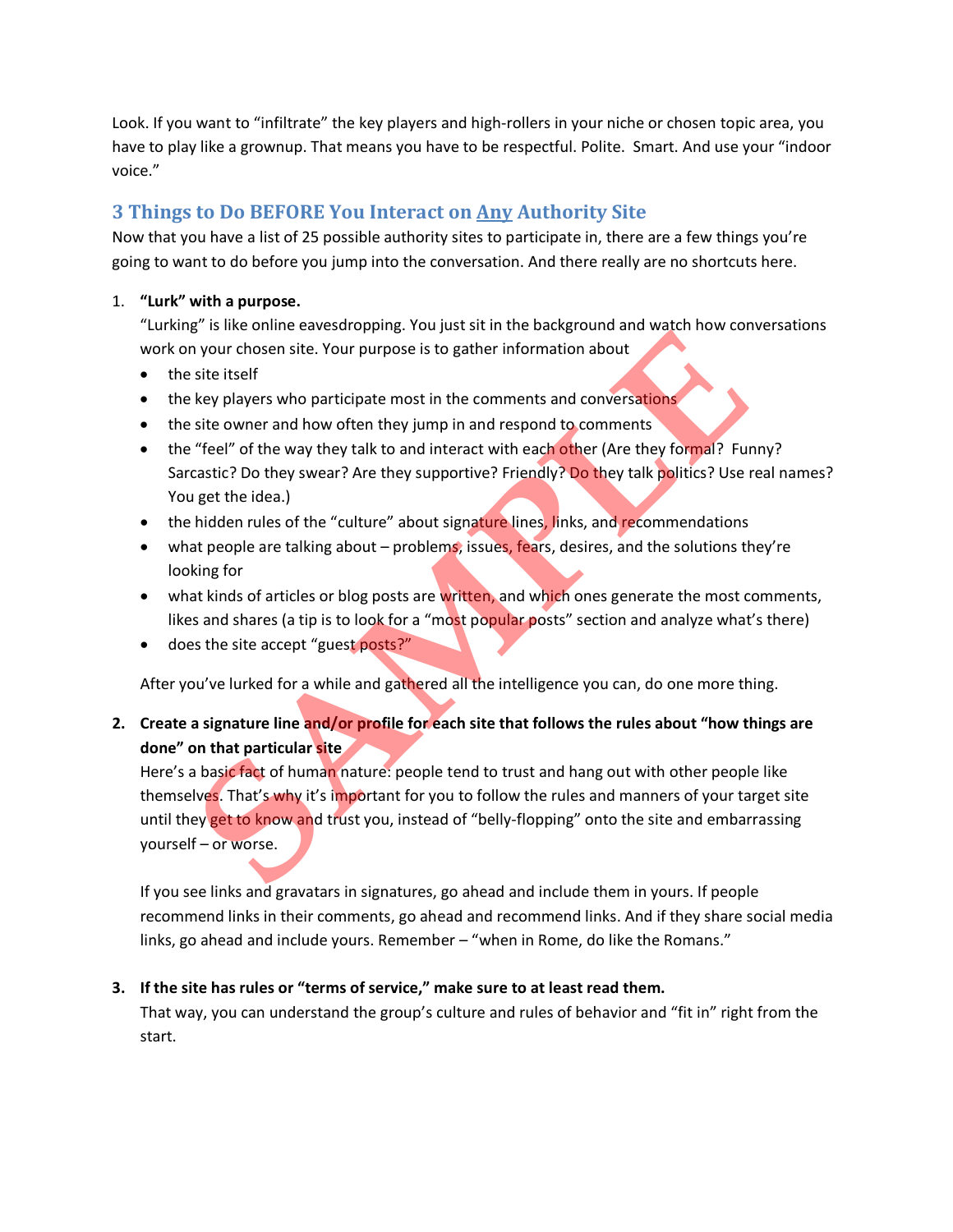Okay. Once you are confident that you have a good "feel" of this online community, it's time to participate. There are several ways to do it. But keep in mind, it's all about adding to…not subtracting from…what's going on.

## **3 Ways to Approach Authority Sites that Create Trust, Build Relationships, and Grow Your Credibility**

The most important thing to burn into your head if you want to master attraction marketing is that **nobody cares about you, your business, or your opportunity. They care about themselves, their problems, their wishes, hopes, desires and fears.**

If you ever stand a chance of building relationships with online communities, look for ways you can solve their problems, overcome their fears, and help them achieve their wishes, hopes and desires.

With that in mind, here are three ways to participate:

### **1. "Follow, Like, Share, or Tweet"**

If you want to create good "mojo" for yourself, "follow, like, share, or tweet" the site owner or the site itself. I've found that when I follow somebody, they usually follow me back. What goes around comes around.

As you read comments, if one stands out in your mind, do the same for the commenter. Follow, like, share or tweet.

What you're doing here is building your own "tribe" of like-minded people. That tribe can make or break your business success!

# **JUMLA JUICE EXAMPLE**

For Jumla Juice, I would at the very least "follow and like" the authority sites I've identified in each of my subject areas, trusting that many of them will "follow and like" me back. That's going to help me grow my "tribe." stand a chance of building relationships with online communities, look for ways y<br>ems, overcome their fears, and help them achieve their wishes, hopes and desires<br>in mind, here are three ways to participate:<br>with the are t

### **2. Comment on blog posts.**

When you come across a blog post that provides value to you, comment on it. But if your goal is to build relationships, you have to do more than just say "great post" or "I agree." Comments like that don't add anything to the conversation.

Commenting is your chance to step out and make yourself known as somebody who contributes value. Add your opinion. Tell them what their post helped you do or made you think about. Share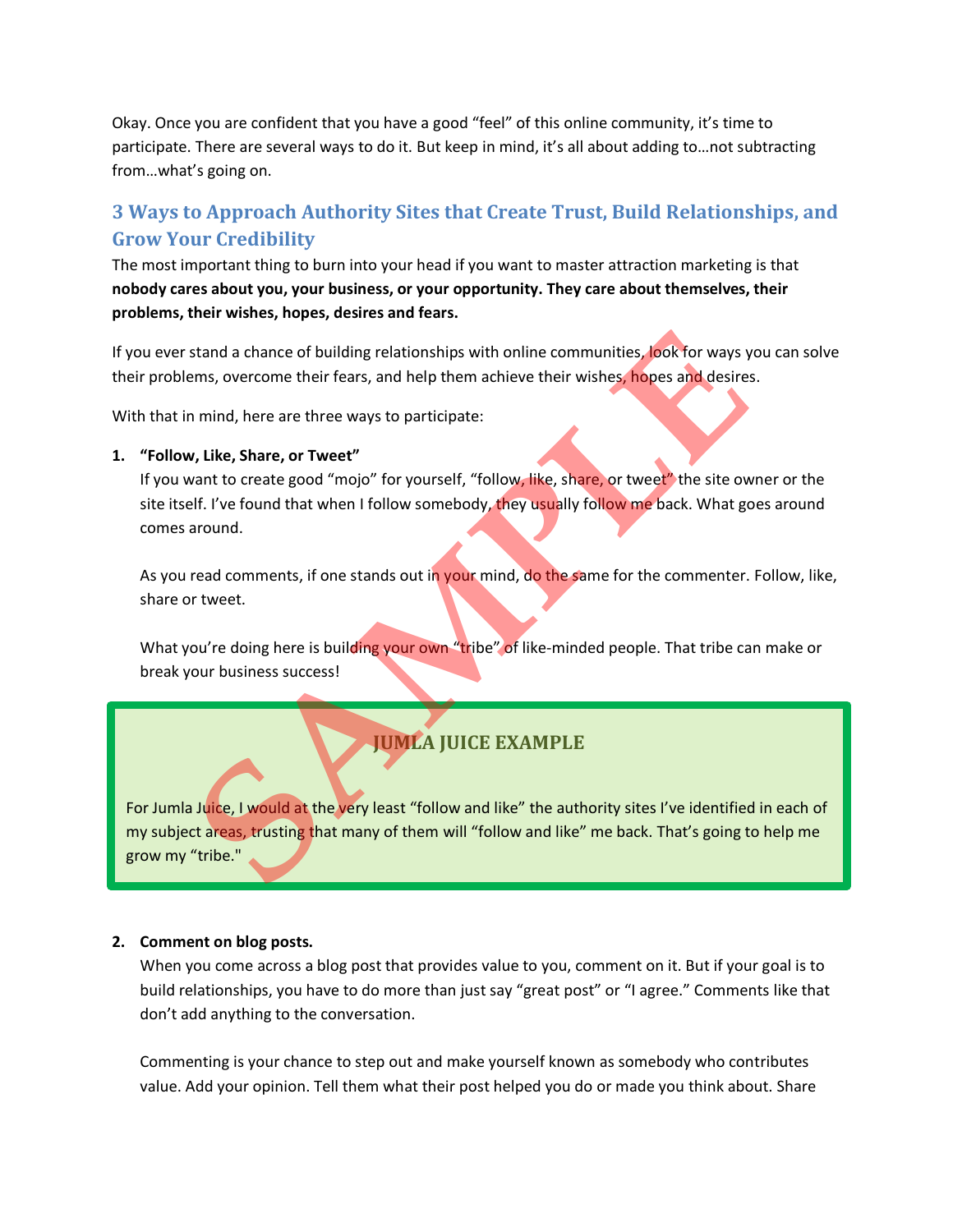your approach to the situation or how you solved a problem like they're writing about. **Add something of value to the conversation.**

Oh, and make sure to include your blog-specific signature!

## **JUMLA JUICE EXAMPLE**

For example, let's say I run across a blog post about building a business with a low advertising budget on one of the marketing-specific sites I identified for Jumla Juice. The blogger had some great links about generating traffic and leads for his website. My comment might be something like,

*"Wow, Bob. Those were some great links. They really helped me solve my problem with YouTUbe. But I notice you didn't mention Budgeting for Small Business, a great book recommended to me by my friend Jane. Have you read it? I got 3 fantastic tips about using Twitter to generate leads. Here they are…"\*  **ple, let's say I run across a blog post about building a business with a low advertiser the marketing-specific sites I identified for Jumla Juice. The blogger had some greating traffic and leads for his website. [M](http://www.mikesjumlajuice.com/)y commen** 

Cheers! Mike Dillard http://www.mikesjumlajuice.com

See what I did there? I told Bob how his post helped me, and then I gave him a resource and solution in return. I was **natural, conversational, and I didn't try to sell him anything!**

There really is no "formula" to follow. Just be your real self and look for ways to add value.

### 3. **Participate in forums.**

In online forums, people seem to talk more in depth about issues, problems, and solutions. If you find a rich, topic-specific forum related to one of the subject areas, don't be shy about diving into the conversation, following its threads, and looking for ways to move the conversation forward.

Just like you do when commenting on blogs, you want to make sure that you are creating "good mojo" for yourself. Remember? Give without want. That's what draws people to you!

In your forum post, don't hesitate to offer advice, solve problems, or point people at sites you've found valuable. You definitely don't want to blatantly advertise. But if you've got value out of something, or can point someone at a resource, don't hold back! you're building yourself a reputation as a problem-solver. Another word for that? An authority!

And once you've posted, either hang around or revisit the forum to see if there are any more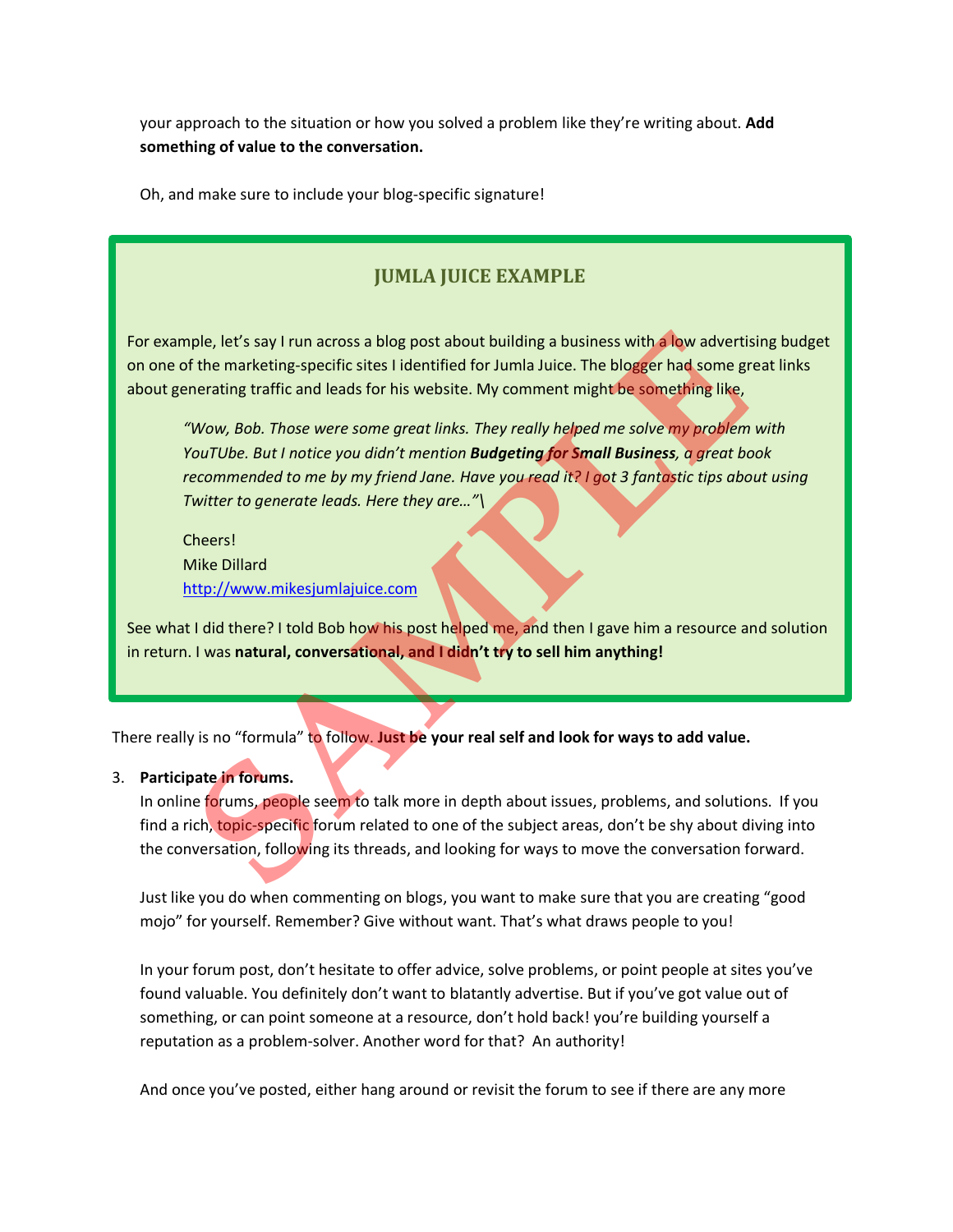comments or questions on your thread. You don't want to be a "seagull" poster who just "drops a comment" then leaves.

### **JUMLA JUICE EXAMPLE**

For Jumla Juice, I've decided that [BetterNetworker](http://betternetworker.com/) is a good place to participate and share information. It's a networking site for marketers, it has a forum, I can advertise, and I can post "guest articles" (more about that in a minute). Not only that, it even has a place for me to network with my fellow Jumla Juice distributors! (As a side note, you might want to look and see if your company is listed there, too.)

Let's say I browsed through the forum topics on BetterNetworker, and found a thread about how to drive traffic for free and turn it into leads. I don't see much about using YouTube, so I might go ahead and post something in that thread about how marketing on YouTube that I learned from this nifty *Building on a Budget* course. ;)

But I won't just "hit and run." That won't help me build a relationship. Once I post a comment on the forum, I'll visit it a couple of times a day to see if anybody has responded. If they have, I engage them in conversation and offer any help they might need or point them in a direction to get more information. (Note: If I do it right – nice and subtle without over-promoting or pitching – I can even give them a link to the course, which by the way will earn me a commission if I'm an affiliate.) (mie about that in a minitale). Not only that, it even has a place for the to nee two<br>final Juice distributors! (As a side note, you might want to look and see if your cor-<br>re, too.)<br>**I** browsed through the forum topics on

### 4. **Write Articles for Authority Blogs in Your Niche (Guest Posts)**

In Chapter 1 I told you all about building traffic using your blog. I also shared ideas about how to create informative, entertaining content. So I won't repeat myself here. The main point is that many authority sites encourage guest posts. Why? It's hard work to churn out an article every single day with everything else the site owner has to do. Guest posters can solve site-owner problems!

While you were lurking on your authority sites to gather information, you noticed whether they accept guest posts or not. Some of the bigger sites actually advertise their guest posting policy. If they do advertise a policy, make sure you do the site owner the favor of following it. You don't want to turn them off by showing them right off the bat that you don't respect their policy!

But just because they don't advertise a guest posting policy doesn't mean they won't accept one. All you have to do is **drop the site owner an email and ask if they accept guest posts**. But don't "cold call" or spam them. Knowing in advance what you want to write about will help you get your foot in the door. For that, you have to know their readers, their interests and their problems. And you can't fake that.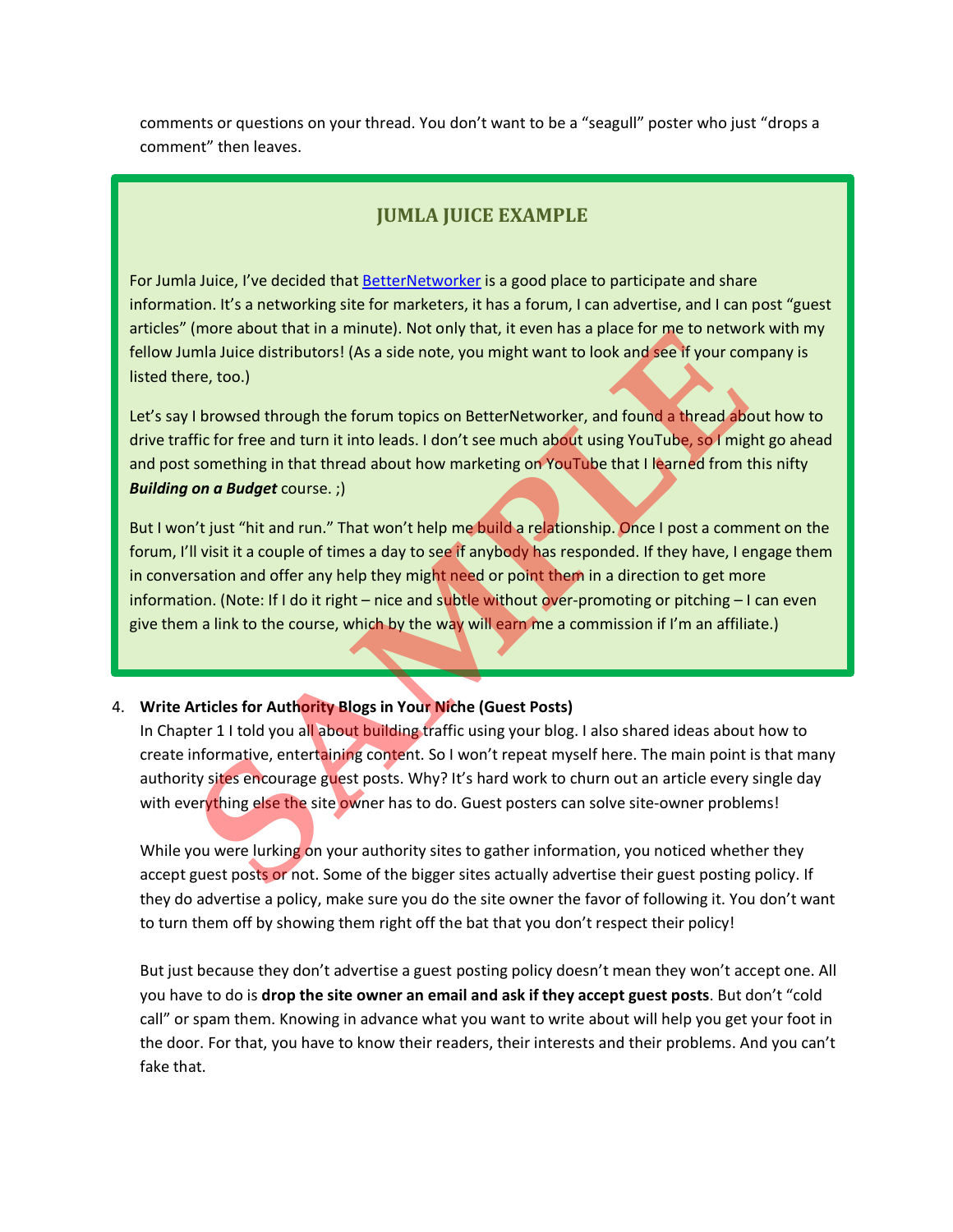In your email, don't push! **Let the site owner know you are a regular reader and commenter** on their site (only if you are). Tell them you have an idea for an article you think their readers will appreciate and why. Give them an outline, or the "bullet point" version of your article, and show them how it will benefit their readers. And most important, ask if you can include an "about the author" block at the end with a link to your website. (Make sure yours matches the look and feel of other guest posters!)

Then wait to hear from them. After all, they're busy too – and some of the most popular sites book guest posts months in advance.

**How do you figure out what to write about?** That's actually pretty easy with a little more detective work. All you have to do is look at a couple of things right there on their site. First, take a look at their "most popular" posts. What are they about? What are the headlines? What problems do they solve? And what are the commenters saying? Sometimes you'll get lucky and see a "hole" that you could fill with the right article. **Solution** Syou figure out what to write about? That's actually pretty easy with a little moon the sulf of things right there on their site. First, take anot popular" posts. What are they about? What are the headlines? Wha

Analyze the structure of the most popular posts. Chances are they all follow a pattern. Are they reviews? Stories? Lists? How-To's or tutorials? Now scan down the headlines. Are they "list" headlines? (5 Ways Your Blog Can Drive Traffic for Free). "How To" headlines? (How to use YouTube to Drive Free Traffic to Your Website). "Review" headlines? (Natural Juice Fasting Options: The Good, the Bad, and the Ugly.) You get the point.

When you write your article, copy the structure and headline that's most common on the blog you're writing for. And be sure to follow the instructions back in Chapter 2 -- How to Write a Great Blog Post: 10 Blogging Secrets of the Pros.

The site owner will most likely tell you the date they will publish your article. On that day, make yourself available to interact with any comments your article might get. After all, you want the readers to be so engaged with you that they will click the link in your author box!

Many small marketers have got BIG results by guest posting. After all, they're putting themselves in the path of thousands of readers on the authority sites they post for. And the result? Tons of free traffic and a boost to their reputations as experts!

In conclusion, you can use any of these methods to "ride the coat-tails" of the authority websites in your niche…as long as you remember to be yourself, be authentic, and focus on providing value and solutions first. The "cowboy" days of spamming forums, promising the moon and delivering nothing, and trying to trick or fool the search engines are over.

It's all about value.